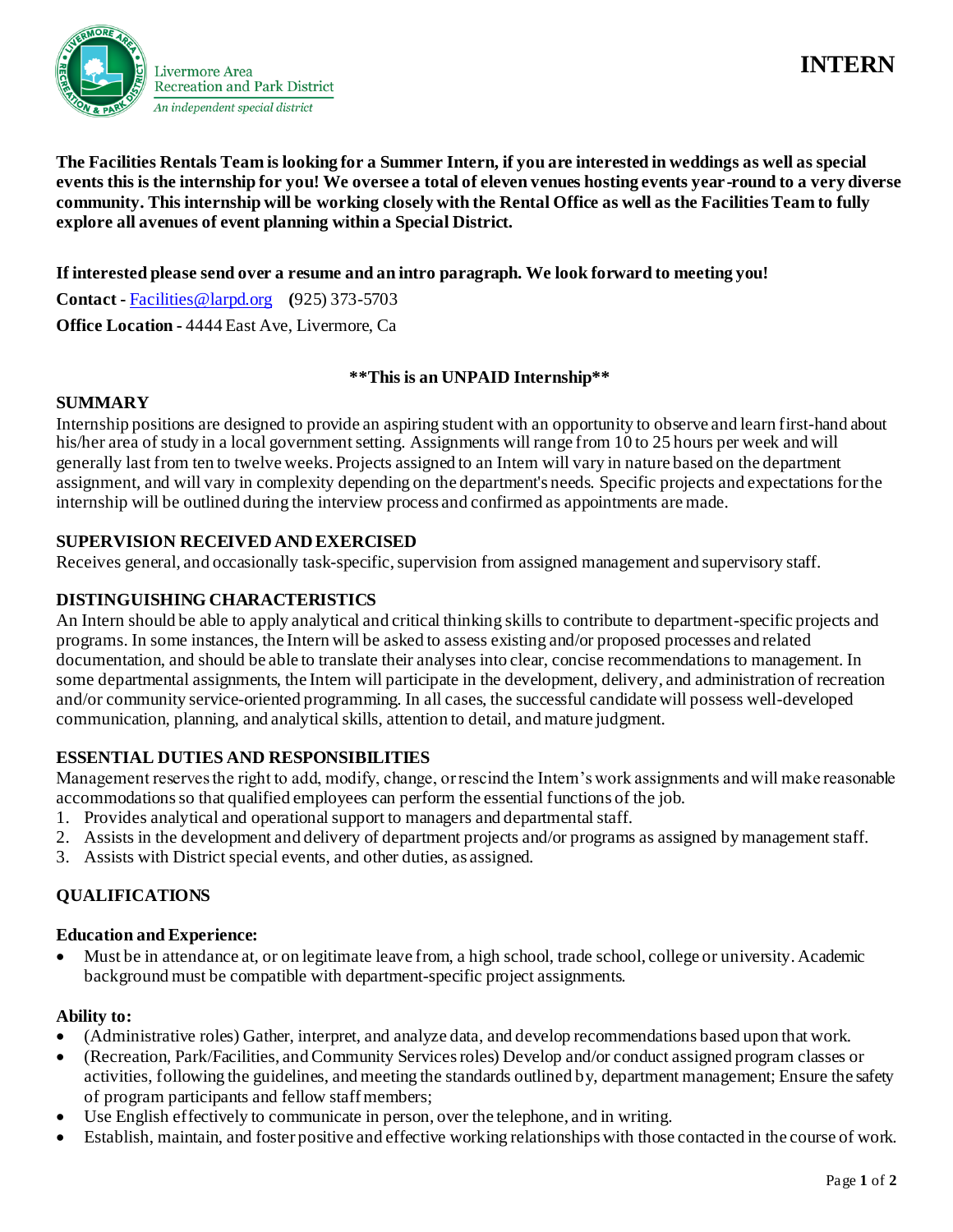



#### **Licenses and Certifications:**

• At time of appointment, California Driver's License with a satisfactory driving record maintained throughout employment.

#### **PHYSICAL DEMANDS**

Depending on the departmental assignment, may primarily be a sedentary office role, although standing and walking between work areas may be required, while certain assignments may involve supporting indoor and outdoor recreation and/or community service programs requiring frequent walking, running, exercise leadership, and related physical activities, both indoors and out. Program activities may require sitting, standing, walking on level and slippery surfaces, reaching, twisting, turning, kneeling, bending, stooping, squatting, crouching, grasping, and making repetitive hand movement in the performance of daily duties. Must possess: mobility to work in a standard office setting and use standard office equipment, including a computer, and to visit various District and meeting sites; vision to read printed materials and a computer screen; and hearing and speech to communicate in person, before groups, and over the telephone.